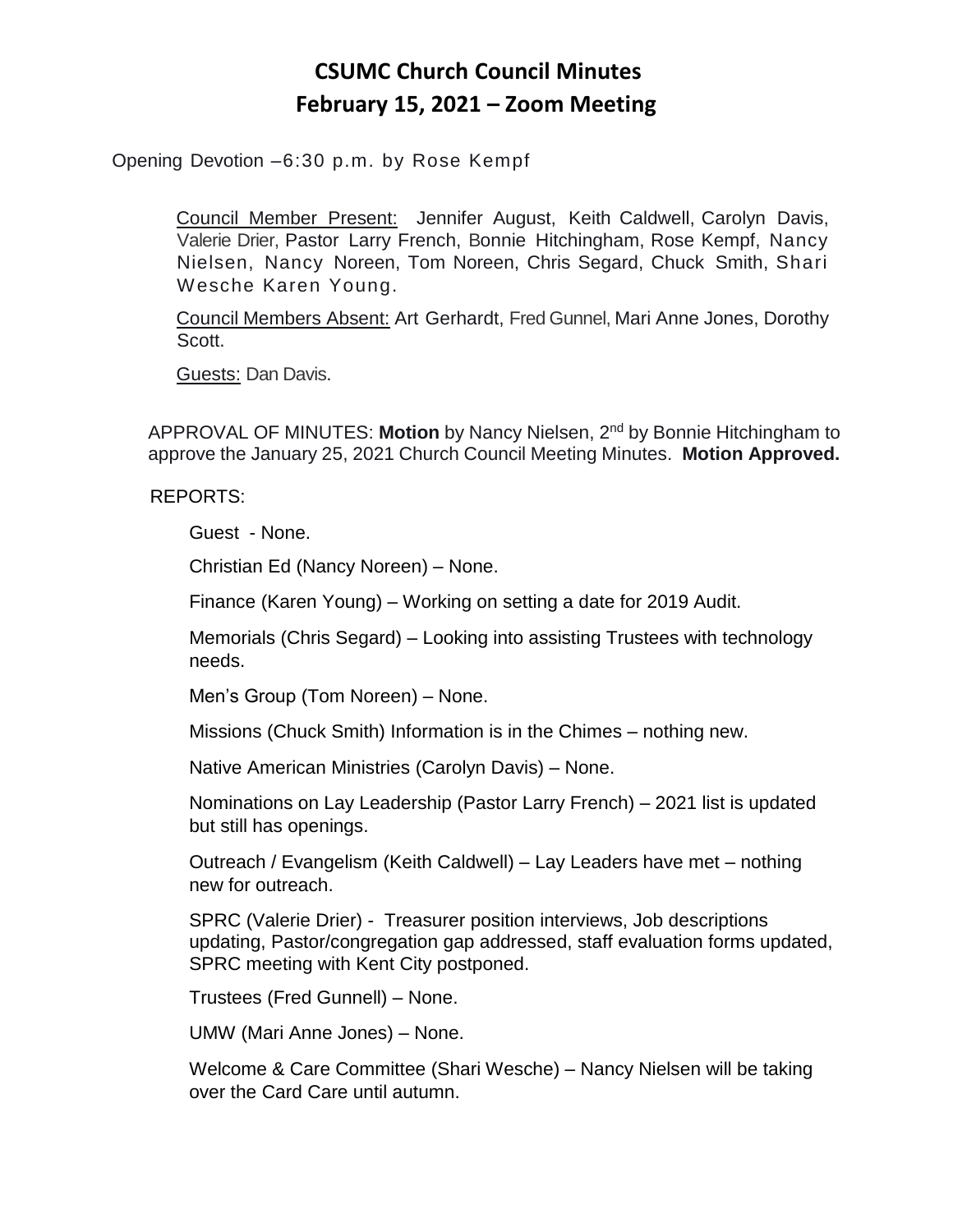## **CSUMC Church Council Minutes February 15, 2021 – Zoom Meeting**

Worship (Pastor Larry French) – Easter Sunrise Service will be to Kent City this year, Contact Valerie Drier if you can assist with in person worship temp checks and other needs.

## GENERAL BUSINESS REPORTS:

Camp Scholarships (Rose Kempf) – Pastor Larry French and Bonnie Hitchingham will work on a policy to define the scholarship guidelines and bring it to the next council meeting.

Task Force Update (Pastor Larry French) – In-person worship resumes on 02/21/2021 and volunteers are needed for check in and other areas.

Committees (Rose Kempf) – discussion about committees starting to become active again within the guidelines of COVID.

Parsonage Update (Pastor Larry French) – Janet Scott still working out of, nothing else new.

## OLD BUSINESS: None.

NEW BUSINESS:

2021 Budget – **Motion** by Chuck Smith, 2nd by Keith Caldwell to approve the 2021 Budget as presented from the Finance Committee with the recommendation of review in six (6) months or less for adjustments. **Motion Approved.**

Drain Assessment (Pastor Larry French) – Two options to pay the drain assessment of \$20,313.00 were presented. 1-pay in full by 2/25/21 or 2-pay over 20 years @ 2.5% interest. **Motion** to pay assessment over 20 years to be reviewed each year. **Motion Approved.**

PASTOR'S REPORT

Calendar Check -  $-$  Next meeting March 15, 2021 at 6:30 p.m. Closing & Sending Forth (Pastor) – 8:05 p.m.

Respectfully Submitted,

Jennifer August, Ministry Assistant